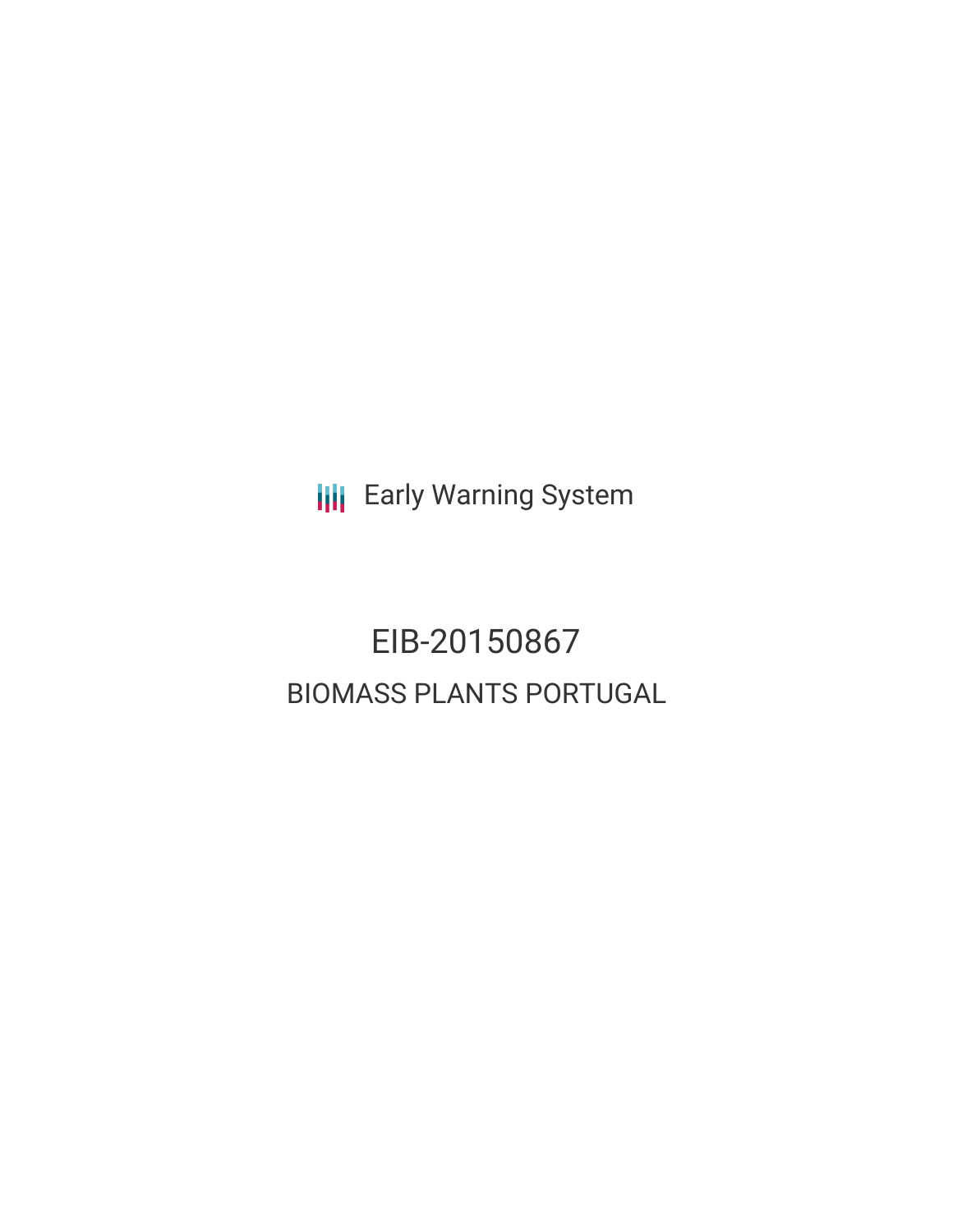| Countries                      | Portugal                         |
|--------------------------------|----------------------------------|
| <b>Financial Institutions</b>  | European Investment Bank (EIB)   |
| Status                         | Approved                         |
| <b>Bank Risk Rating</b>        | U                                |
| <b>Borrower</b>                | SPECIAL PURPOSE ENTITY(IES)/FUND |
| <b>Sectors</b>                 | Energy                           |
| <b>Investment Amount (USD)</b> | \$63.80 million                  |
| <b>Project Cost (USD)</b>      | \$127.58 million                 |
|                                |                                  |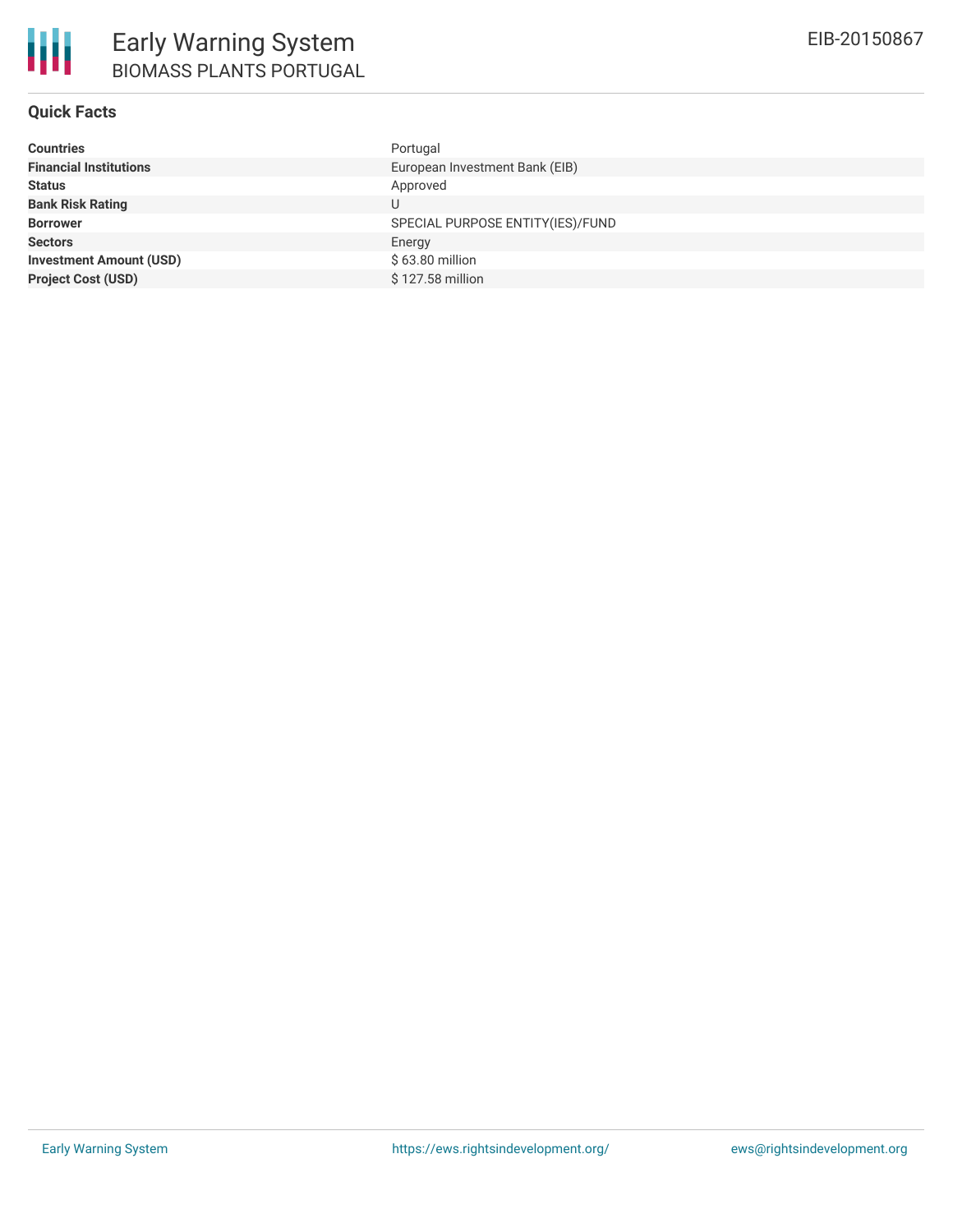

## Early Warning System BIOMASS PLANTS PORTUGAL

### **Project Description**

The project will finance the construction of two 15 MWe power-only biomass plants in Fundão and Viseu in Portugal.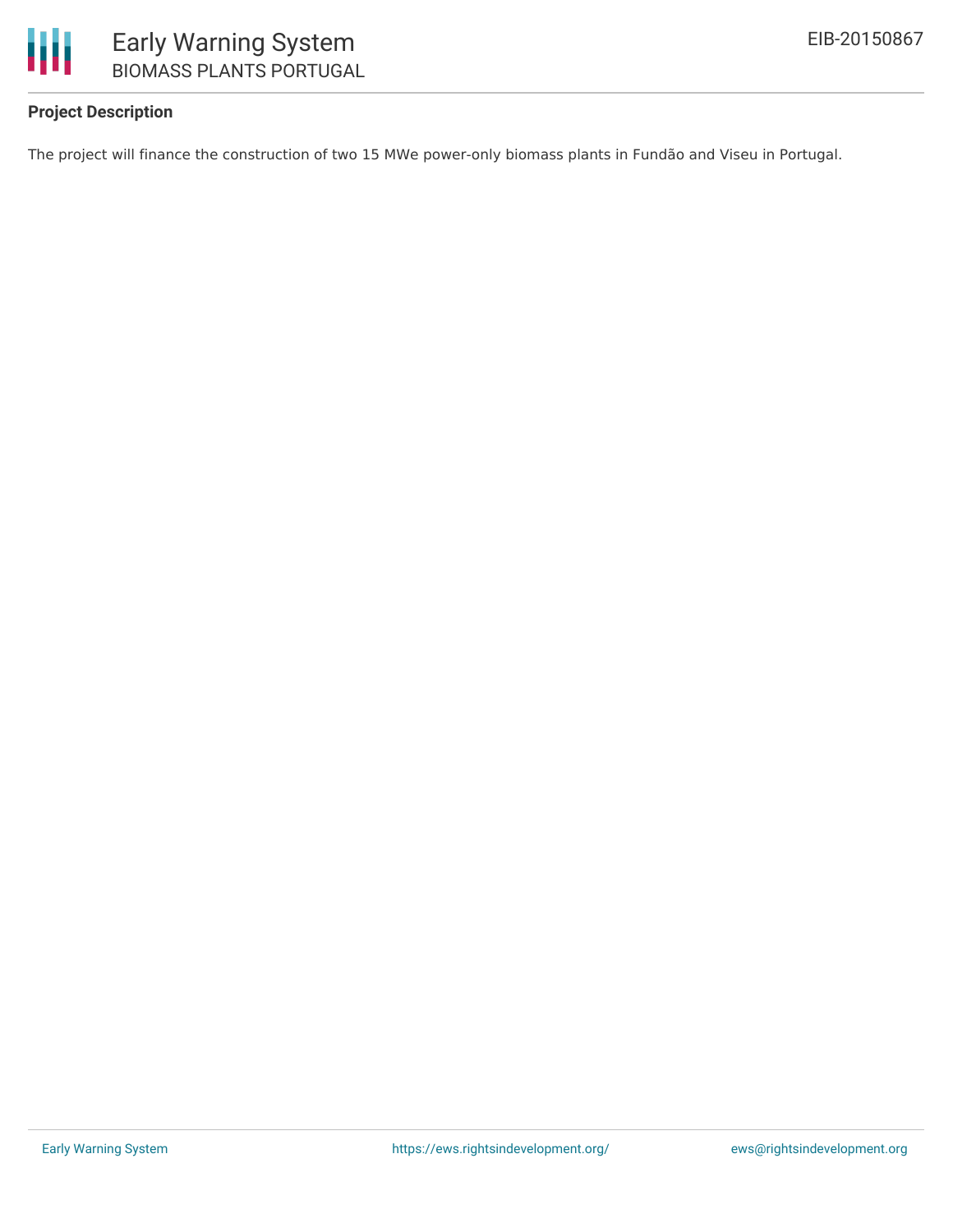

#### **Investment Description**

European Investment Bank (EIB)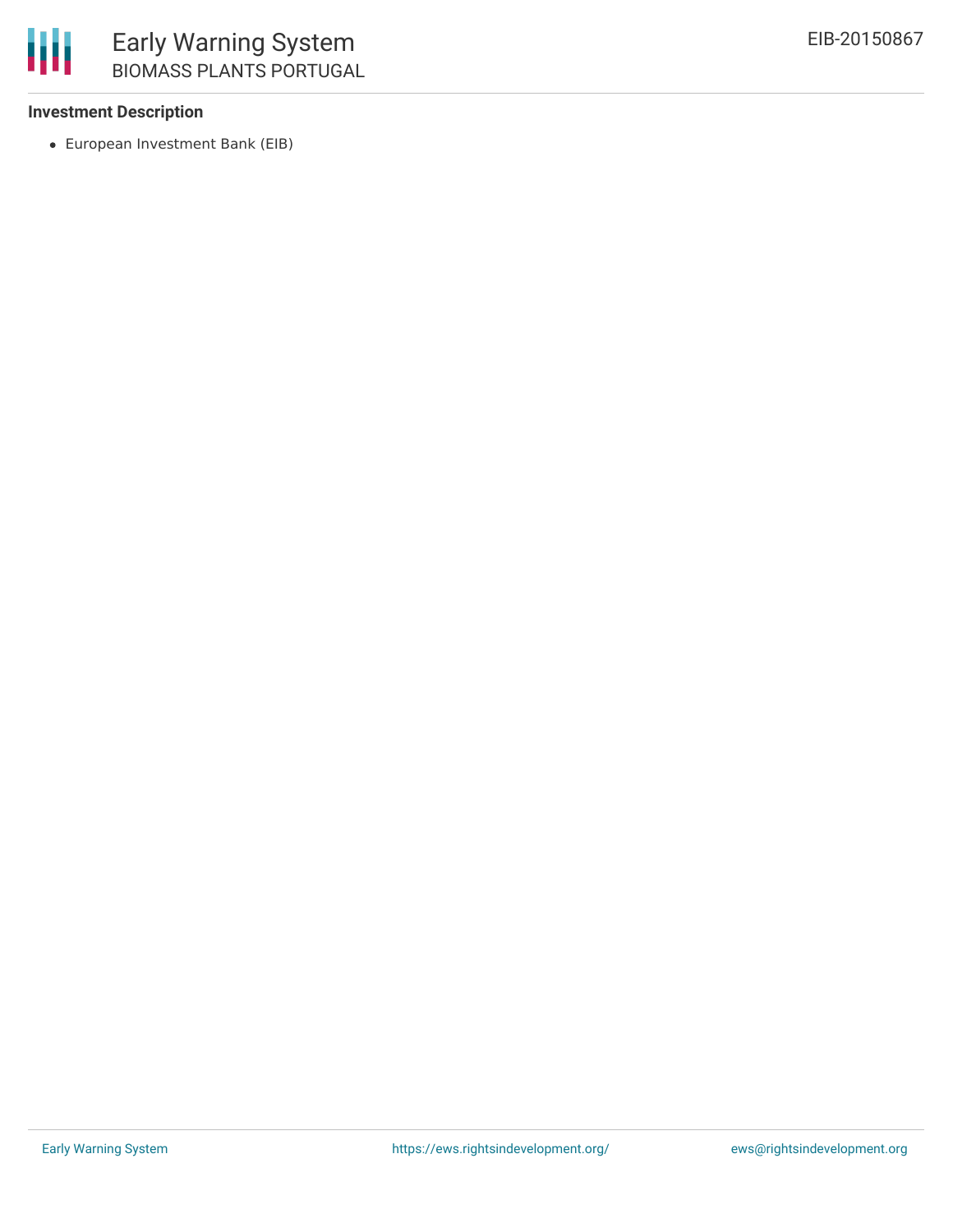#### **Contact Information**

#### ACCOUNTABILITY MECHANISM OF EIB

The EIB Complaints Mechanism is designed to facilitate and handle complaints against the EIB by individuals, organizations or corporations affected by EIB activities. When exercising the right to lodge a complaint against the EIB, any member of the public has access to a two-tier procedure, one internal - the Complaints Mechanism Office - and one external - the European Ombudsman. A complaint can be lodged via a written communication addressed to the Secretary General of the EIB, via email to the dedicated email address complaints@eib.org, by completing the online complaint form available at the following address: http://www.eib.org/complaints/form, via fax or delivered directly to the EIB Complaints Mechanism Division, any EIB local representation office or any EIB staff. For further details, check: http://www.eib.org/attachments/strategies/complaints\_mechanism\_policy\_en.pdf

When dissatisfied with a complaint to the EIB Complaints Mechanism, citizens can then turn towards the European Ombudsman. A memorandum of Understanding has been signed between the EIB and the European Ombudsman establishes that citizens (even outside of the EU if the Ombudsman finds their complaint justified) can turn towards the Ombudsman on issues related to 'maladministration' by the EIB. Note that before going to the Ombudsman, an attempt must be made to resolve the case by contacting the EIB. In addition, the complaint must be made within two years of the date when the facts on which your complaint is based became known to you. You can write to the Ombudsman in any of the languages of the European Union. Additional details, including filing requirements and complaint forms, are available at: http://www.ombudsman.europa.eu/atyourservice/interactiveguide.faces